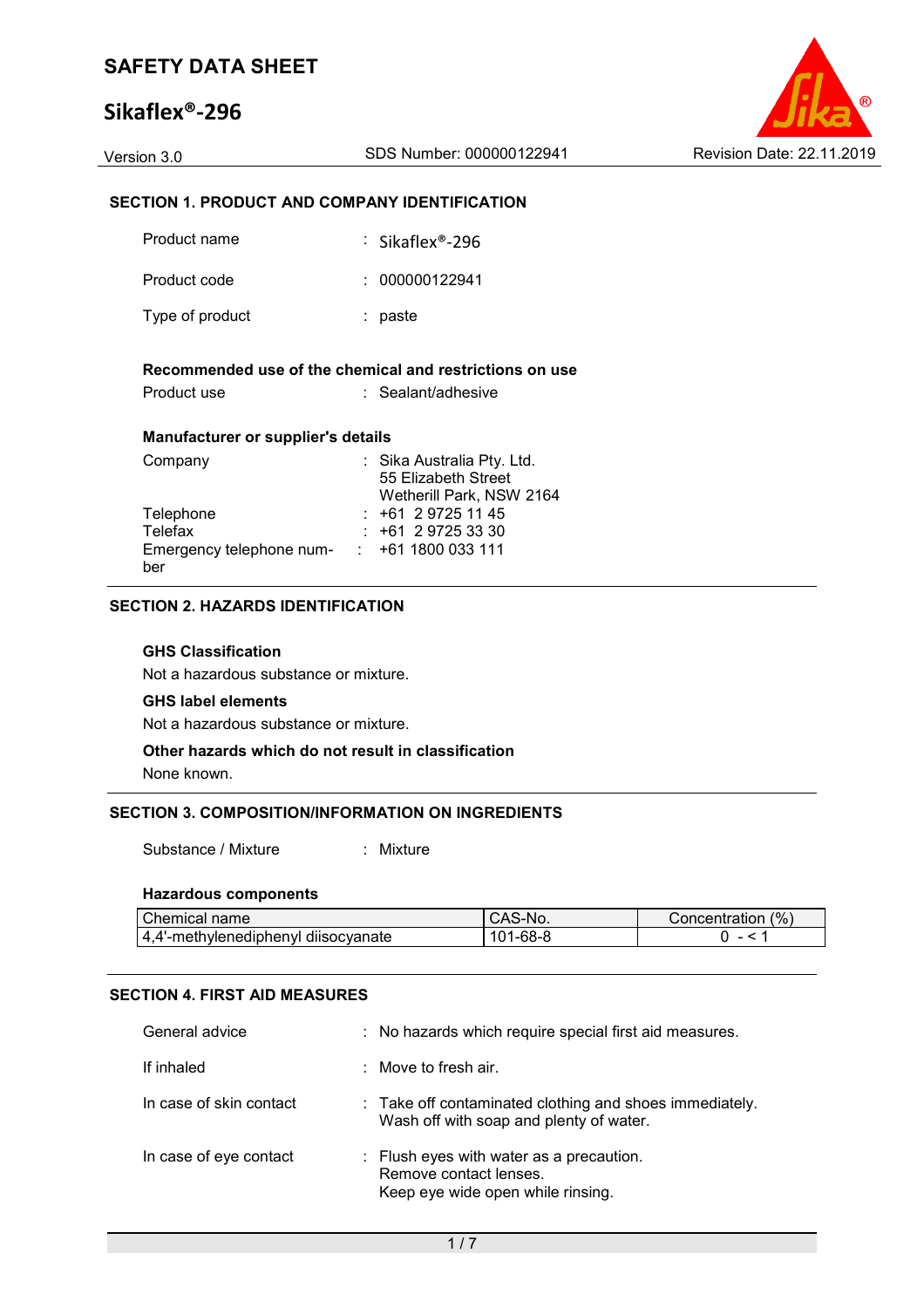# **Sikaflex®-296**



| Version 3.0                                                       | SDS Number: 000000122941                                                                                                                                             | Revision Date: 22.11.2019 |
|-------------------------------------------------------------------|----------------------------------------------------------------------------------------------------------------------------------------------------------------------|---------------------------|
| If swallowed                                                      | : Clean mouth with water and drink afterwards plenty of water.<br>Do not give milk or alcoholic beverages.<br>Never give anything by mouth to an unconscious person. |                           |
| Most important symptoms<br>and effects, both acute and<br>delayed | : No known significant effects or hazards.<br>See Section 11 for more detailed information on health effects<br>and symptoms.                                        |                           |
| Notes to physician                                                | : Treat symptomatically.                                                                                                                                             |                           |
|                                                                   |                                                                                                                                                                      |                           |

#### **SECTION 5. FIREFIGHTING MEASURES**

| Suitable extinguishing media                     | : Use extinguishing measures that are appropriate to local cir-<br>cumstances and the surrounding environment. |
|--------------------------------------------------|----------------------------------------------------------------------------------------------------------------|
| Hazardous combustion prod-<br>ucts               | : No hazardous combustion products are known                                                                   |
| Specific extinguishing meth-<br>ods              | : Standard procedure for chemical fires.                                                                       |
| Special protective equipment<br>for firefighters | $\therefore$ In the event of fire, wear self-contained breathing apparatus.                                    |

### **SECTION 6. ACCIDENTAL RELEASE MEASURES**

| Personal precautions, protec-<br>tive equipment and emer-<br>gency procedures | : For personal protection see section 8.                                                                     |
|-------------------------------------------------------------------------------|--------------------------------------------------------------------------------------------------------------|
| Environmental precautions                                                     | : No special environmental precautions required.                                                             |
| Methods and materials for<br>containment and cleaning up                      | : Wipe up with absorbent material (e.g. cloth, fleece).<br>Keep in suitable, closed containers for disposal. |

#### **SECTION 7. HANDLING AND STORAGE**

| Advice on protection against<br>fire and explosion | : Normal measures for preventive fire protection.                                                                                                       |
|----------------------------------------------------|---------------------------------------------------------------------------------------------------------------------------------------------------------|
| Advice on safe handling                            | : For personal protection see section 8.<br>No special handling advice required.<br>Follow standard hygiene measures when handling chemical<br>products |
| Hygiene measures                                   | : When using do not eat or drink.<br>When using do not smoke.                                                                                           |
| Conditions for safe storage                        | : Keep container tightly closed in a dry and well-ventilated<br>place.<br>Store in accordance with local regulations.                                   |
| Materials to avoid                                 | : No special restrictions on storage with other products.                                                                                               |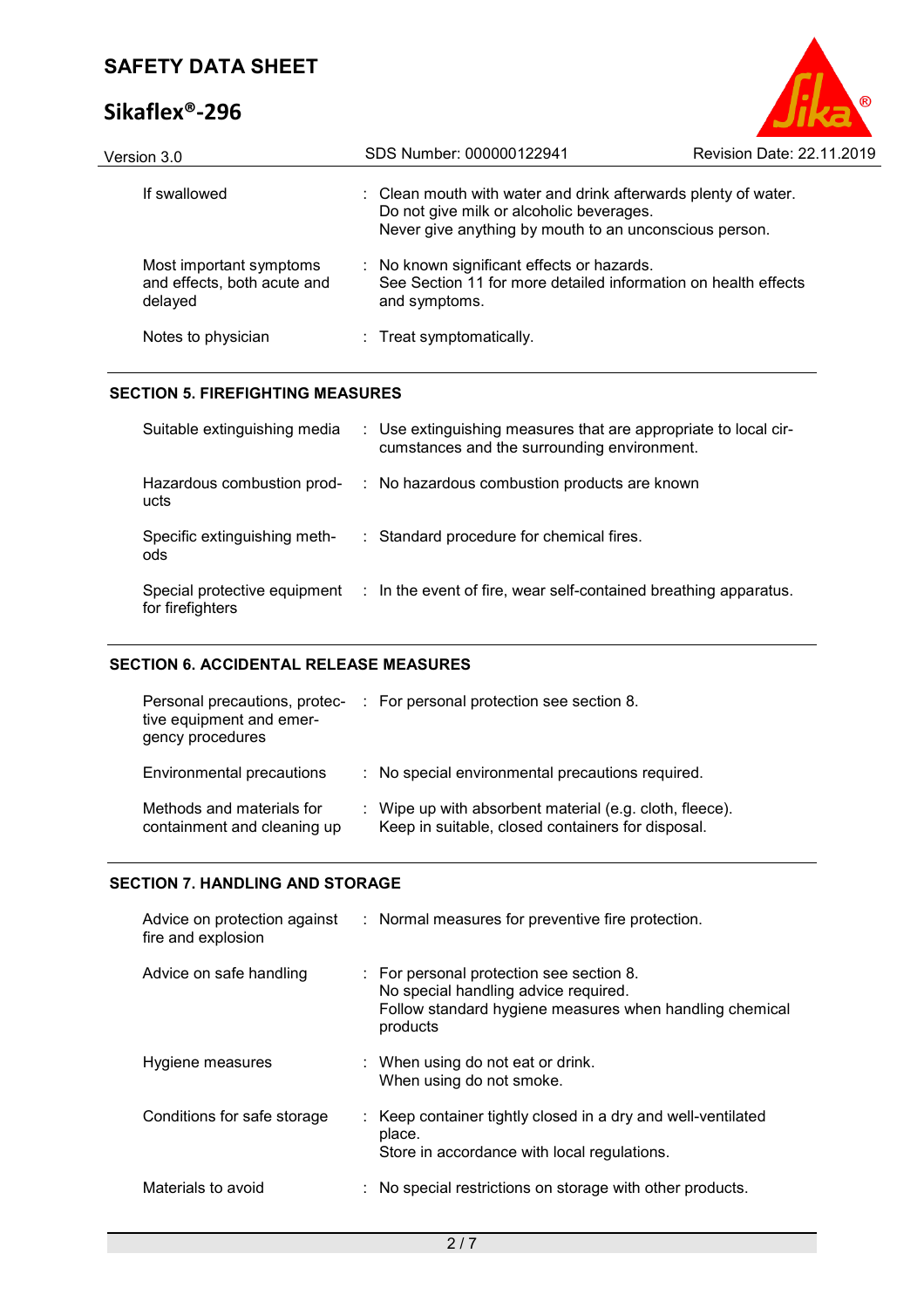# **Sikaflex®-296**



### **SECTION 8. EXPOSURE CONTROLS/PERSONAL PROTECTION**

### **Components with workplace control parameters**

| Components                    | CAS-No.             | Value type<br>(Form of<br>exposure) | Control parame-<br>ters / Permissible<br>concentration         | <b>Basis</b> |
|-------------------------------|---------------------|-------------------------------------|----------------------------------------------------------------|--------------|
| 4,4'-methylenediphenyl diiso- | 101-68-8            | <b>TWA</b>                          | $0.02$ mg/m $3$                                                | AU OEL       |
| cyanate                       |                     |                                     | (NCO)                                                          |              |
|                               | cinogen, Sensitiser |                                     | Further information: Category 2 (Carc. 2) Suspected human car- |              |
|                               |                     | <b>STEL</b>                         | $0.07$ mg/m $3$<br>(NCO)                                       | AU OEL       |
|                               | cinogen, Sensitiser |                                     | Further information: Category 2 (Carc. 2) Suspected human car- |              |

### **Personal protective equipment**

| Respiratory protection   | : Use respiratory protection unless adequate local exhaust<br>ventilation is provided or exposure assessment demonstrates<br>that exposures are within recommended exposure guidelines.<br>The filter class for the respirator must be suitable for the max-<br>imum expected contaminant concentration<br>(gas/vapour/aerosol/particulates) that may arise when han-<br>dling the product. If this concentration is exceeded, self-<br>contained breathing apparatus must be used. |
|--------------------------|-------------------------------------------------------------------------------------------------------------------------------------------------------------------------------------------------------------------------------------------------------------------------------------------------------------------------------------------------------------------------------------------------------------------------------------------------------------------------------------|
| Hand protection          | : Chemical-resistant, impervious gloves complying with an ap-<br>proved standard should be worn at all times when handling<br>chemical products if a risk assessment indicates this is nec-<br>essary.                                                                                                                                                                                                                                                                              |
| Eye protection           | : Safety eyewear complying with an approved standard should<br>be used when a risk assessment indicates this is necessary.                                                                                                                                                                                                                                                                                                                                                          |
| Skin and body protection | : Choose body protection in relation to its type, to the concen-<br>tration and amount of dangerous substances, and to the spe-<br>cific work-place.                                                                                                                                                                                                                                                                                                                                |

#### **SECTION 9. PHYSICAL AND CHEMICAL PROPERTIES**

| Appearance                              | paste               |
|-----------------------------------------|---------------------|
| Colour                                  | <b>black</b>        |
| Odour                                   | : odourless         |
| Odour Threshold                         | ∶ No data available |
| рH                                      | No data available   |
| Melting point/range / Freezing<br>point | : No data available |
| Boiling point/boiling range             | No data available   |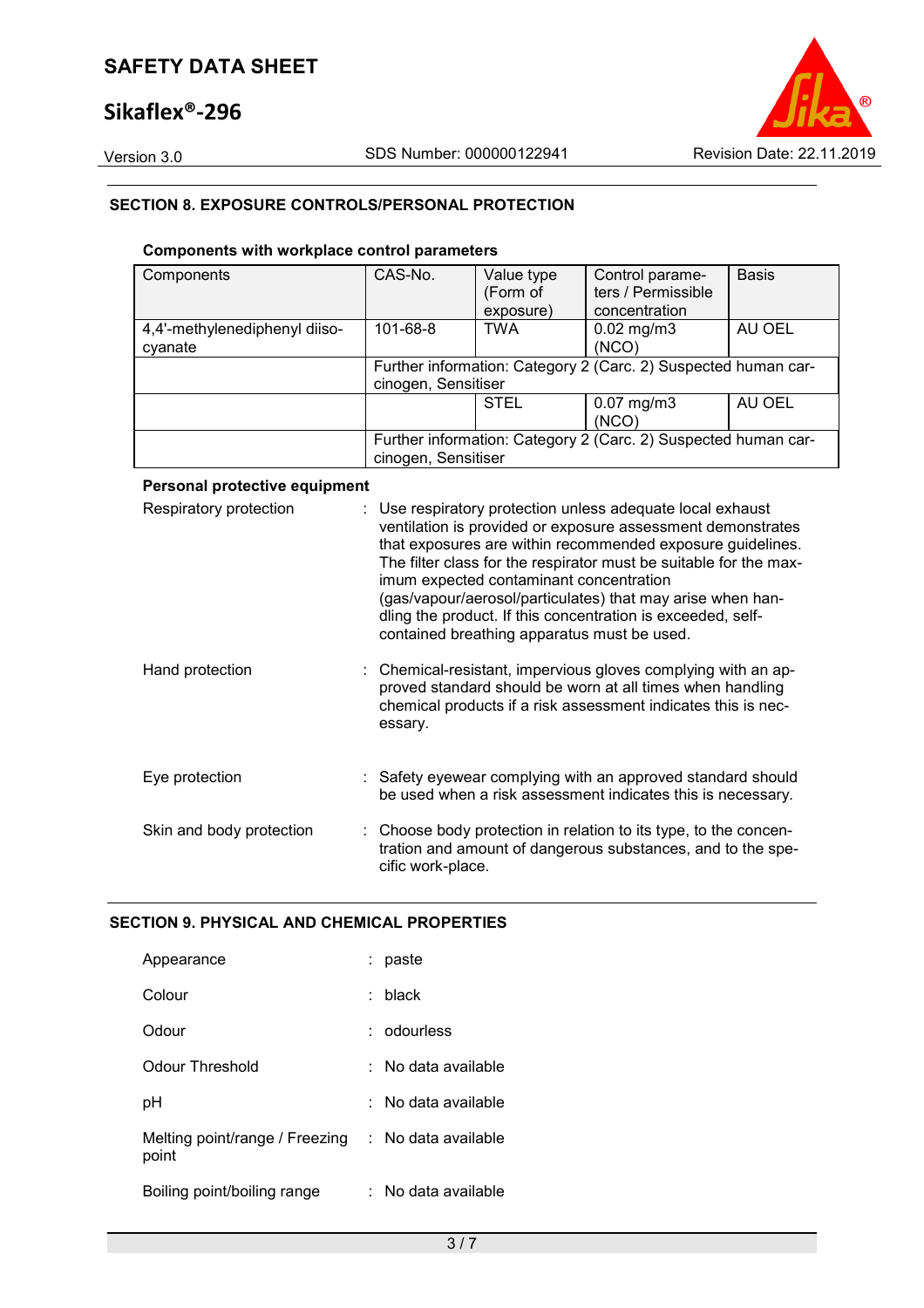# **Sikaflex®-296**



| Version 3.0                                | SDS Number: 000000122941                                                                                                                                                | Revision Date: 22.11.2019 |
|--------------------------------------------|-------------------------------------------------------------------------------------------------------------------------------------------------------------------------|---------------------------|
| Flash point                                | : $> 101 °C (214 °F)$<br>Method: closed cup                                                                                                                             |                           |
| Evaporation rate                           | : No data available                                                                                                                                                     |                           |
| Flammability                               | : No data available                                                                                                                                                     |                           |
| Upper explosion limit                      | : No data available                                                                                                                                                     |                           |
| Lower explosion limit                      | : No data available                                                                                                                                                     |                           |
| Vapour pressure                            | $: 0.01$ hPa (0.01 mmHg)                                                                                                                                                |                           |
| Relative vapour density                    | : No data available                                                                                                                                                     |                           |
| Density                                    | : ca. 1.2 g/cm3 (20 $^{\circ}$ C (68 $^{\circ}$ F) ())                                                                                                                  |                           |
| Solubility(ies)<br>Water solubility        | : insoluble                                                                                                                                                             |                           |
| Partition coefficient: n-<br>octanol/water | : No data available                                                                                                                                                     |                           |
| Auto-ignition temperature                  | : No data available                                                                                                                                                     |                           |
| Decomposition temperature                  | : No data available                                                                                                                                                     |                           |
| Viscosity<br>Viscosity, dynamic            | : No data available                                                                                                                                                     |                           |
| Viscosity, kinematic                       | : > 20.5 mm2/s (40 °C)                                                                                                                                                  |                           |
| <b>Explosive properties</b>                | : No data available                                                                                                                                                     |                           |
| Molecular weight                           | : No data available                                                                                                                                                     |                           |
| Volatile organic compounds                 | Directive 2010/75/EU of 24 November 2010 on industrial<br>emissions (integrated pollution prevention and control)<br>Volatile organic compounds (VOC) content: < 0.01 % |                           |

### **SECTION 10. STABILITY AND REACTIVITY**

| Reactivity                              | : No dangerous reaction known under conditions of normal use. |
|-----------------------------------------|---------------------------------------------------------------|
| Chemical stability                      | : The product is chemically stable.                           |
| Possibility of hazardous reac-<br>tions | : No hazards to be specially mentioned.                       |
| Conditions to avoid                     | $:$ No data available                                         |
| Incompatible materials                  | $:$ No data available                                         |
|                                         |                                                               |

No decomposition if stored and applied as directed.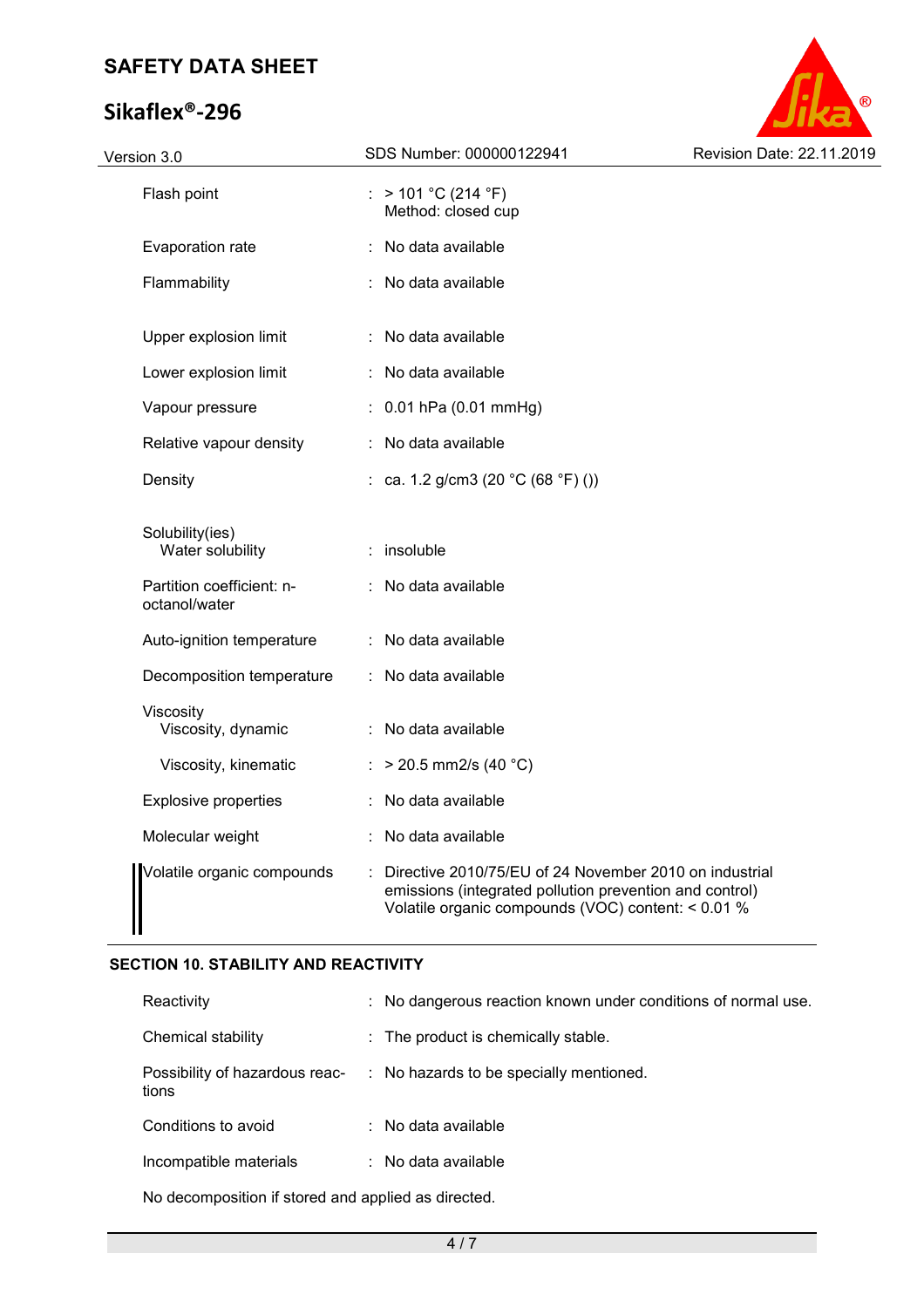# **Sikaflex®-296**

Version 3.0 SDS Number: 000000122941 Revision Date: 22.11.2019



### **SECTION 11. TOXICOLOGICAL INFORMATION**

### **Acute toxicity**

Not classified based on available information.

## **Components:**

**4,4'-methylenediphenyl diisocyanate:** 

Acute inhalation toxicity : Acute toxicity estimate: 1.5 mg/l Test atmosphere: dust/mist Method: Expert judgement

#### **Skin corrosion/irritation**

Not classified based on available information.

#### **Serious eye damage/eye irritation**

Not classified based on available information.

### **Respiratory or skin sensitisation**

Skin sensitisation: Not classified based on available information. Respiratory sensitisation: Not classified based on available information.

#### **Chronic toxicity**

### **Germ cell mutagenicity**

Not classified based on available information.

#### **Carcinogenicity**

Not classified based on available information.

#### **Reproductive toxicity**

Not classified based on available information.

#### **STOT - single exposure**

Not classified based on available information.

#### **STOT - repeated exposure**

Not classified based on available information.

#### **Aspiration toxicity**

Not classified based on available information.

### **SECTION 12. ECOLOGICAL INFORMATION**

**Ecotoxicity**  No data available **Persistence and degradability**  No data available **Bioaccumulative potential**  No data available **Mobility in soil**  No data available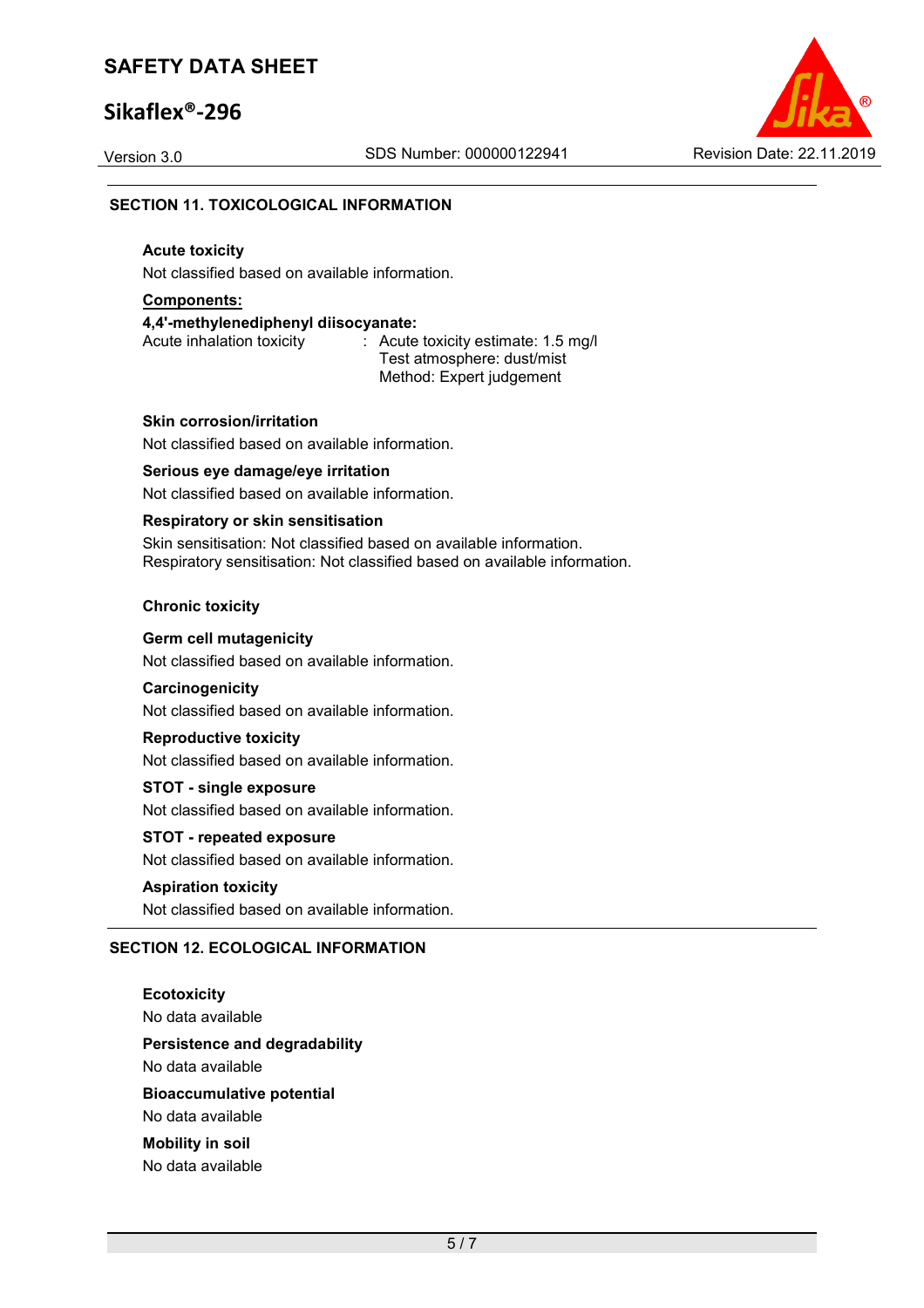# **Sikaflex®-296**

#### **Other adverse effects**

### **Product:**

Additional ecological information

: An environmental hazard cannot be excluded in the event of unprofessional handling or disposal.

#### **SECTION 13. DISPOSAL CONSIDERATIONS**

#### **Disposal methods**

Contaminated packaging : Empty containers should be taken to an approved waste handling site for recycling or disposal.

#### **SECTION 14. TRANSPORT INFORMATION**

#### **International Regulations**

#### **UNRTDG**

Not regulated as a dangerous good

#### **IATA-DGR**

Not regulated as a dangerous good

#### **IMDG-Code**

Not regulated as a dangerous good

#### **Transport in bulk according to Annex II of MARPOL 73/78 and the IBC Code**

Not applicable for product as supplied.

### **National Regulations**

**ADG**

Not regulated as a dangerous good

#### **SECTION 15. REGULATORY INFORMATION**

**Safety, health and environmental regulations/legislation specific for the substance or mixture** 

| Standard for the Uniform<br>No poison schedule number allocated<br>Scheduling of Medicines and<br>Poisons |                                                                                                                                                                      |
|-----------------------------------------------------------------------------------------------------------|----------------------------------------------------------------------------------------------------------------------------------------------------------------------|
| International Chemical Weapons Convention (CWC)<br>Schedules of Toxic Chemicals and Precursors            | Not applicable                                                                                                                                                       |
| Prohibition/Licensing Requirements                                                                        | There is no applicable prohibition or<br>notification/licensing requirements.<br>including for carcinogens under<br>Commonwealth, State or Territory<br>legislation. |